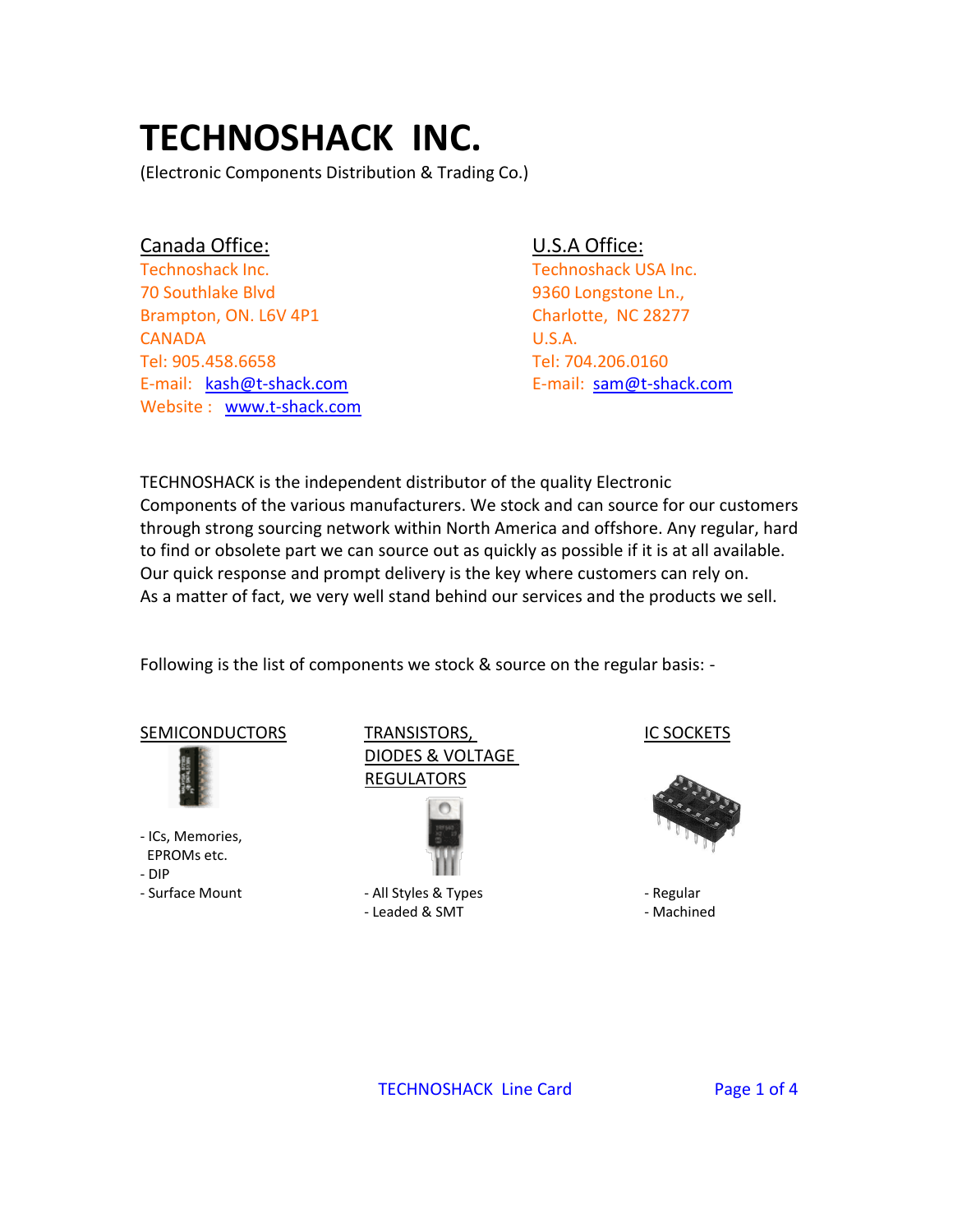#### **CAPACITORS**



- Comm.& Military - DIP - All Values & Volt. - All Values & Volt - All Values, Volt - Radial & Axial - Various Mfrs. - - Radial & Axial



- 
- and Tolerances  **SMD & Bullet Box Type** Box Type



**DIP MICA TANTALUM DISC TYPE FILM TYPE**



- 
- 
- 



- 
- Snap-in & SMD Ceramic



**ALUMINIUM CERAMIC MONO TRIMMER CAP.** - All Values & Volt.  $\blacksquare$  - All Values & Voltages - Air variable - Radial & Axial - Radial, Axial & SMD - Piston Type



- 
- 
- 

**PRODUCTS** 



- 
- 
- Potentiometers





- Resistor Network - Metal Oxide - Various Manufactures

#### RESISTIVE VARISTORS LEDs & MINI LAMPS



- Resistors - All Types & Styles - All Styles & Types

MILITARY



- All Styles & Types - All Types & Styles - All Styles & Types





- UG Series - Various Series

TECHNOSHACK Line Card Page 2 of 4

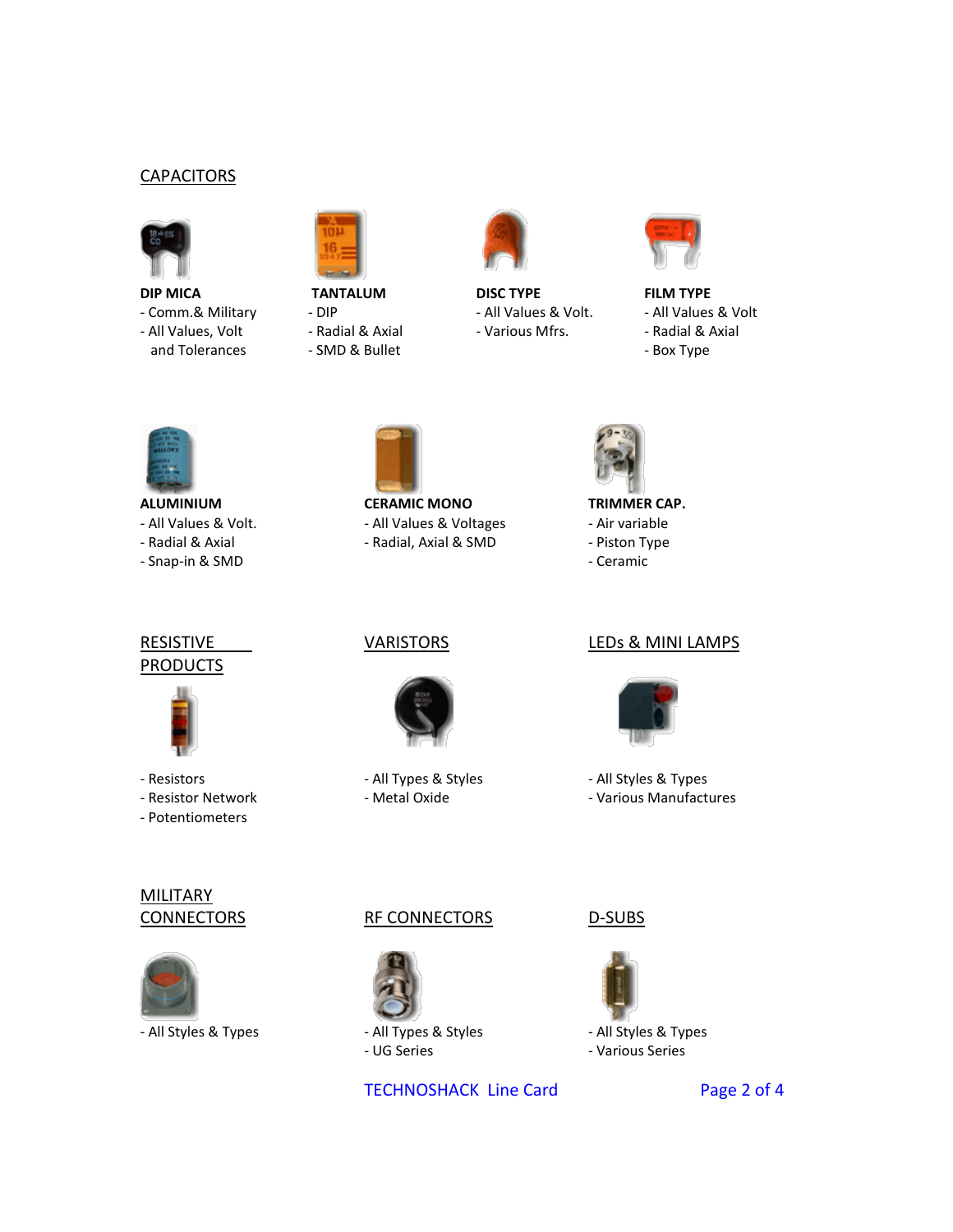

INDUCTORS, OSCILLATORS, TERMINAL BLOCKS and so on.....................

Here is the list of the Manufacturers whose products we stock and can source for our valued customers: -

| 3M                     | Deutsch             | Kycon                 | Planar                     |
|------------------------|---------------------|-----------------------|----------------------------|
| <b>A</b> dam Tech      | Erni                | Kyocera               | P&B                        |
| <b>Analog Devices</b>  | Elco                | Klockner Moeller      | Panduit                    |
| AMD                    | Elna                | <b>Linear Tech</b>    | PDI                        |
| Alco                   | Erie                | Littlefuse            | QT Optoelec.               |
| Allagro                | EVOX/RIFA           | Lite-On               | Raltron                    |
| AlTech                 | Electromatic        | Lumex                 | Raychem                    |
| Allen Bradley          | Fairchild           | Lattice               | <b>RCD</b>                 |
| Alpha                  | FCI/Berg            | Lucent                | Rohm                       |
| American Zettler       | Freescale           | Lyn-Tron              | <b>Sharp</b>               |
| AMP/Tyco               | Fox                 | Motorola              | <b>Siemens</b>             |
| Amphenol               | Fujitsu             | Microchip             | Samsung                    |
| Aromat                 | <b>General Semi</b> | Micro Semi            | Switchcraft                |
| Augut                  | Gen. Instruments    | Micro Switch          | Samtec                     |
| <b>AVX</b>             | <b>GE</b>           | Micron                | <b>SGS Thomp./ STMicro</b> |
| Atmel                  | Glenair             | Murata                | Texas Instruments          |
| <b>BC</b> Components   | Hamlin              | Mill-Max              | <b>TDK</b>                 |
| <b>BI Technologies</b> | Harris Semi         | Mallory               | Thomas & Betts             |
| <b>Bussman</b>         | Hitachi             | Meritek               | <b>Toko America</b>        |
| Buchanan               | Hirose              | Molex                 | Tamura                     |
| <b>Bourns</b>          | H <sub>P</sub>      | <b>National Semi</b>  | Thermalloy                 |
| Burr-Brown             | Hammond             | <b>NEC</b>            | <b>United Chemicon</b>     |
| <b>C</b> J             | <b>IDT</b>          | <b>NTE</b>            | Unitrode                   |
| Cannon                 | Infineon            | <b>NIC Components</b> | <b>Vitec</b>               |
| Catalyst Semi          | Intel               | Nichicon              | Victoreen                  |
| Centralab              | Int'l Rectifier     | Norcomp               | <b>VRN</b>                 |
| Chicago Miniature      | <b>ITT Cannon</b>   | Nova Cap.             | Wakefield                  |
| Clarostat              | Illinois Cap.       | OKI                   | Weidmuller                 |

#### **TECHNOSHACK Line Card**

Page 3 of 4